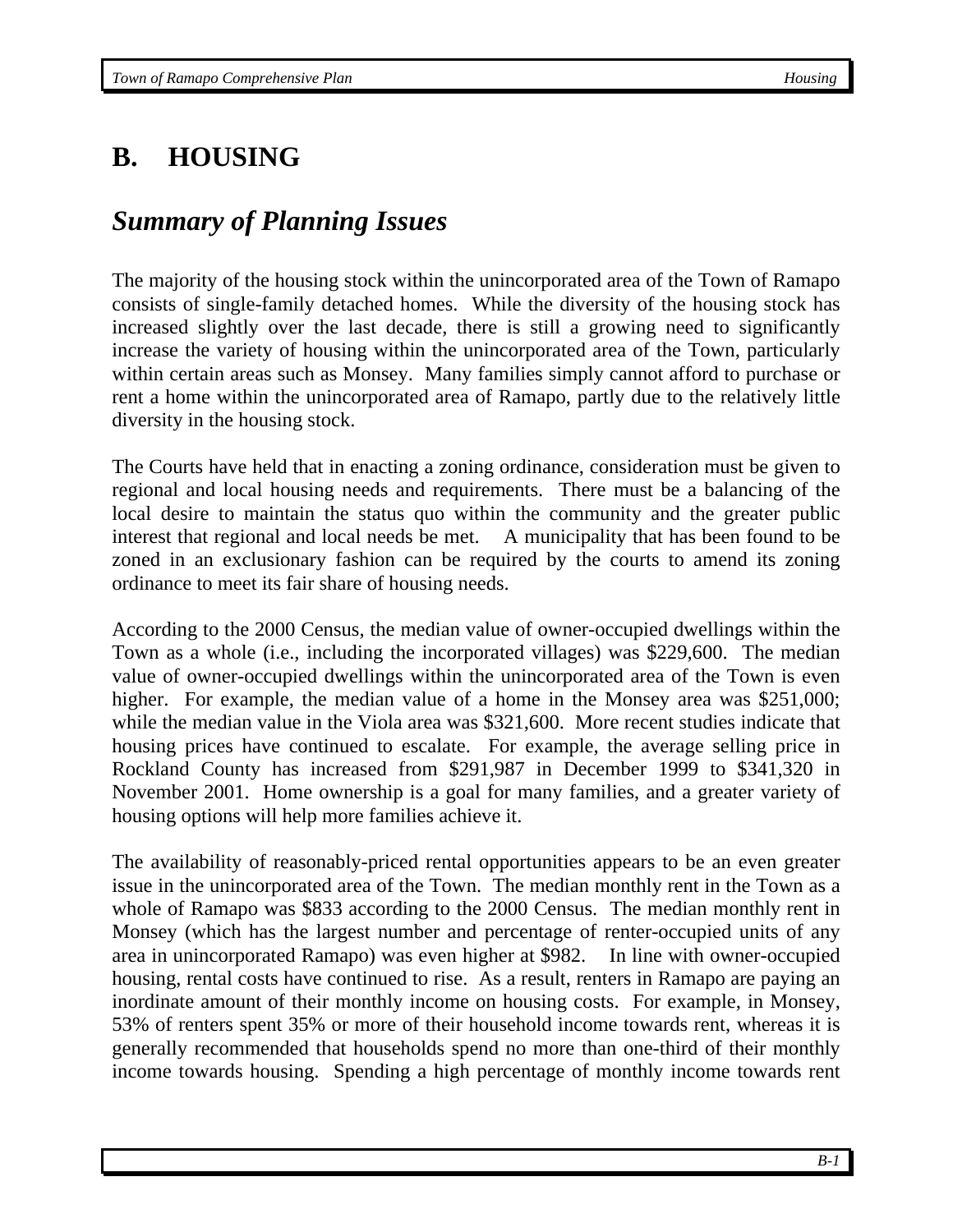makes it difficult for such families to save to purchase a home, and makes them more vulnerable to changes in the economy.

In addition to the general issue of housing diversity for the general population, providing housing opportunities for particular segments of the population, such as young families, seniors and "empty-nesters," and municipal employees and public safety volunteers is becoming an increasingly important issue in Ramapo (as it has throughout the country).

## *Goals and Objectives*

**Goal: Address the Town's housing needs and provide for a diversity of housing opportunities for the Town's growing and changing population** 

- **1. Objective:** Provide a diversified housing supply that consists of residential development at appropriate densities and in appropriate locations in consideration of proximity to community shopping, community facilities and services, and public transportation, and in consideration of the adequacy of existing infrastructure.
- **2. Objective:** Allow higher density housing in appropriate areas if such housing meets local needs and is balanced with the objective of maintaining the integrity and appearance of Ramapo's residential neighborhoods.
- **3. Objective:** Promote a range of rental and home ownership opportunities in varied densities, housing types and prices for Town residents, especially senior citizens, singles and families.
- **4. Objective:** Encourage inclusion of housing to meet identified housing needs in the development of large parcels of land.

## *Planning Recommendations and Implementation Strategies*

*1. Creation of Multi-Family Housing Districts* 

 Over the last decade or so, the Town Board has reacted to the continual and growing need in the Town for more housing through the creation, amendment and expansion of the R-15C zoning district. The R-15C District, which permits 1, 2 and 3 family detached and semi-attached dwellings on lots of varying size, has provided additional housing in the Monsey area at densities up to approximately 12 units per acre, which is comparable to densities permitted in standard multi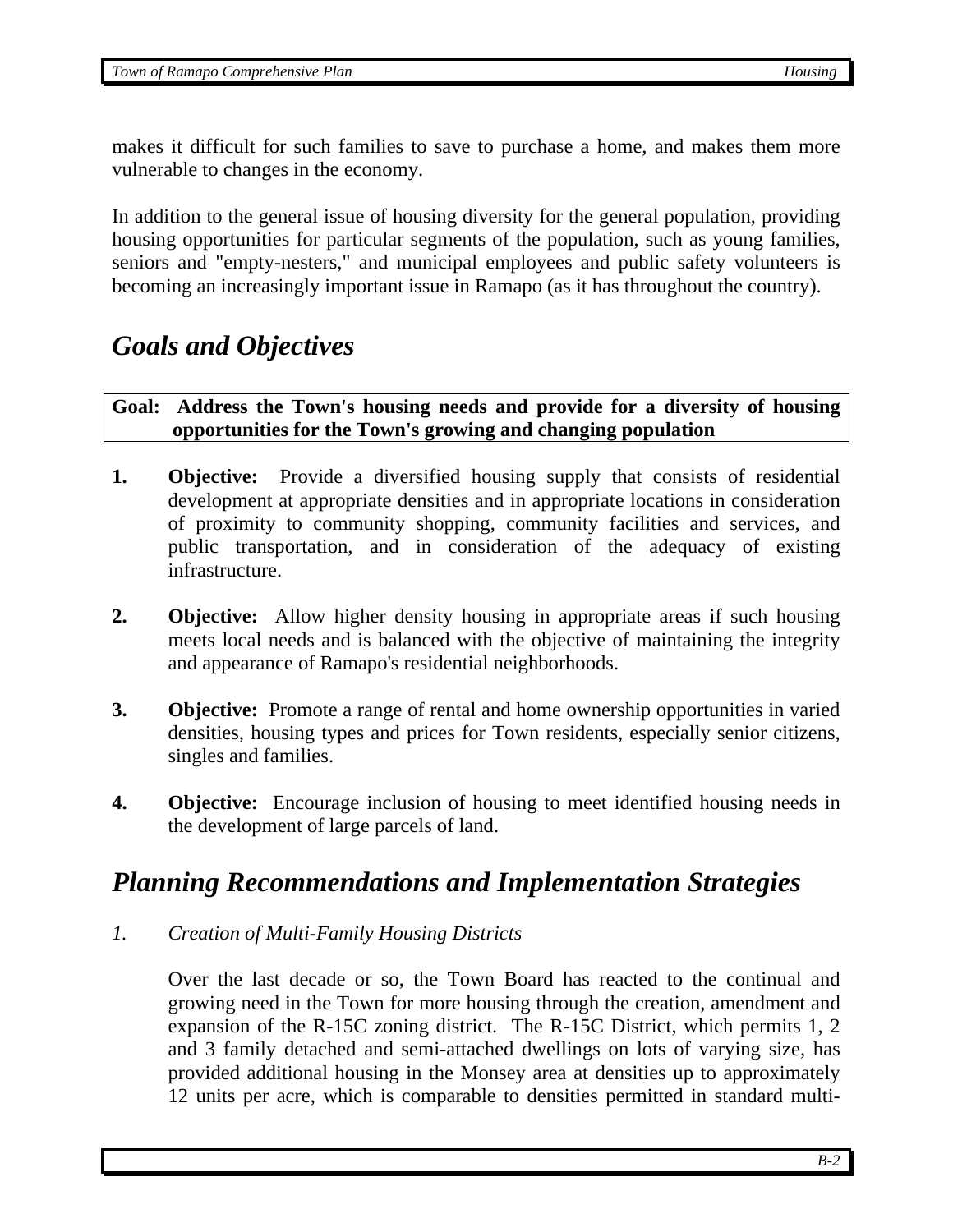family districts (e.g., those that allow garden apartments and/or townhouses<sup>1</sup>) found in other communities similar to the Town of Ramapo. However, numerous concerns have been raised regarding the appearance of developments constructed in accordance with the requirements of the R-15C District. As described in the "Community Resources and Character" section, most of these concerns result from the fact that the R-15C District allows relatively high-density residential development through the subdivision process so that the development is comprised of numerous separately-owned lots with no common design or architectural theme from lot to lot, and no central responsibility regarding property maintenance, refuse disposal, provision of open space and recreation facilities, and other facilities and services commonly associated with higher density residential development.

For these reasons and those described in the "Community Resources and Character" chapter, this plan recommends limited extension of the R-15C District in the future (and only in existing neighborhoods that would continue to allow the conversion and construction of 2- and 3-family dwellings to address housing needs), as described in more detail below.

In lieu of extending the R-15C District onto undeveloped properties (or large properties proposed for redevelopment), standard multi-family districts that would permit multi-family residential development such as garden apartments and/or townhouses should be created. As mentioned above, the R-15C District permits densities up to approximately 12 units per acre, which are comparable to densities permitted in standard multi-family districts. Thus, standard multi-family districts that allow townhouses or garden apartments can address housing needs within the Town while at the same time containing criteria and design considerations that are not adequately addressed by the R-15C District.



<sup>1</sup> Townhouses are also considered single-family attached residential development.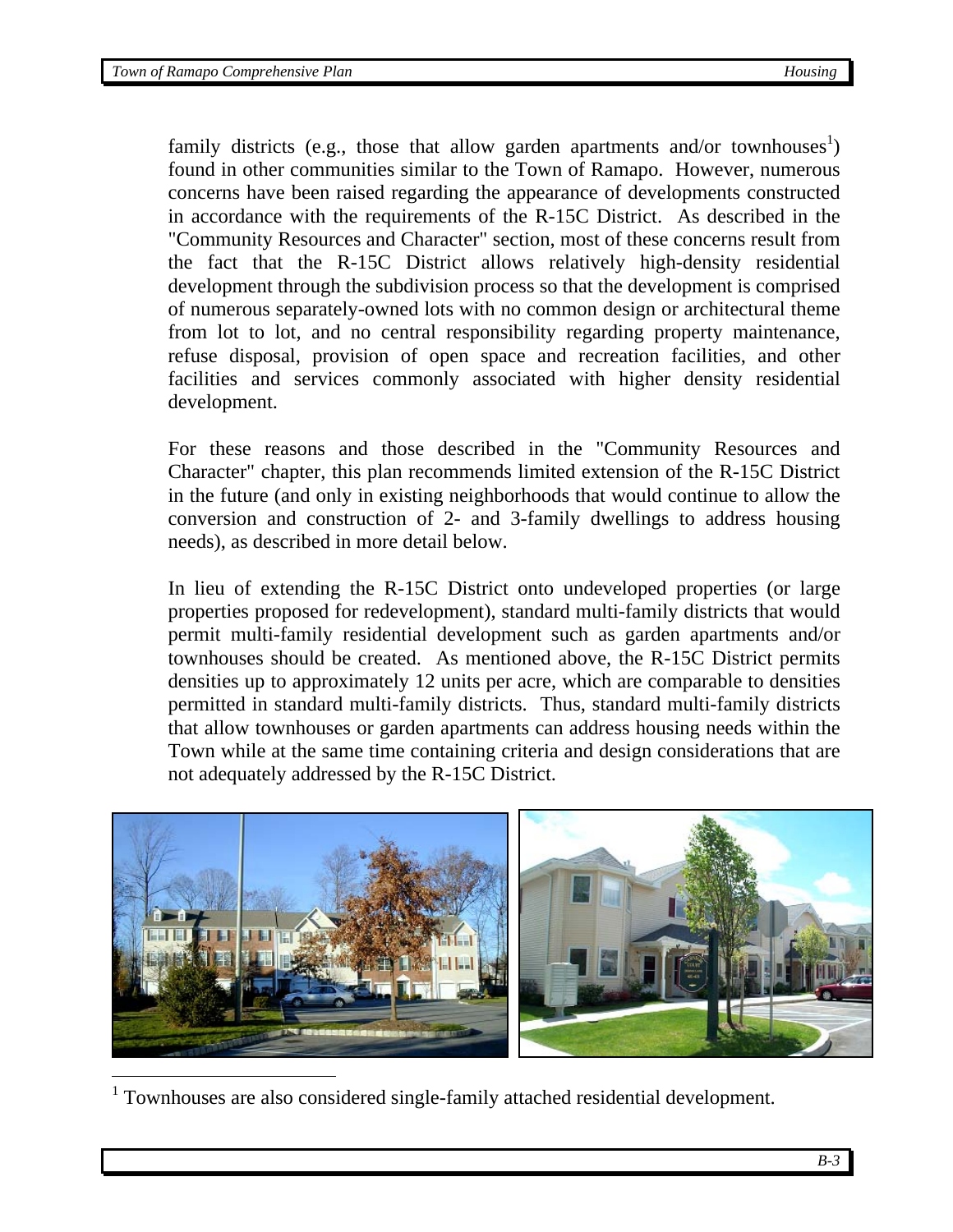*Standard multi-family districts that allow townhouses or garden apartment development can address housing needs within the Town while at the same time requiring design considerations (e.g., centralized parking and refuse disposal areas, site lighting standards, landscaping and perimeter buffering requirements, yard and setback requirements, and architectural standards) to ensure that such developments blend with the surrounding area. For example, the multifamily zoning should contain architectural standards (e.g., building length maximums, requirements for variation in façade other architectural standards) in order to encourage multifamily development that would add to the character of the Town.* 

- a. *Design and site layout considerations.* Multi-family zoning districts should contain design and layout requirements to ensure that such developments blend with the surrounding area and that encourage multi-family development that would add to the character of the Town, including:
	- o Site design standards including minimum active recreation and other community facilities, centralized parking and refuse disposal areas, site lighting standards, internal landscaping requirements and minimum landscaped buffers along roadways and around the site's perimeter;
	- o Common ownership and maintenance responsibility (i.e., apartment management company or condominium association); and
	- o Architectural design standards and approval.



 *Multi-family housing developments can be attractively landscaped and can contain community amenities such as walking paths that provide connections to areas within the site (such as playgrounds) and to destinations off the site. Substantial internal landscaping and landscaped*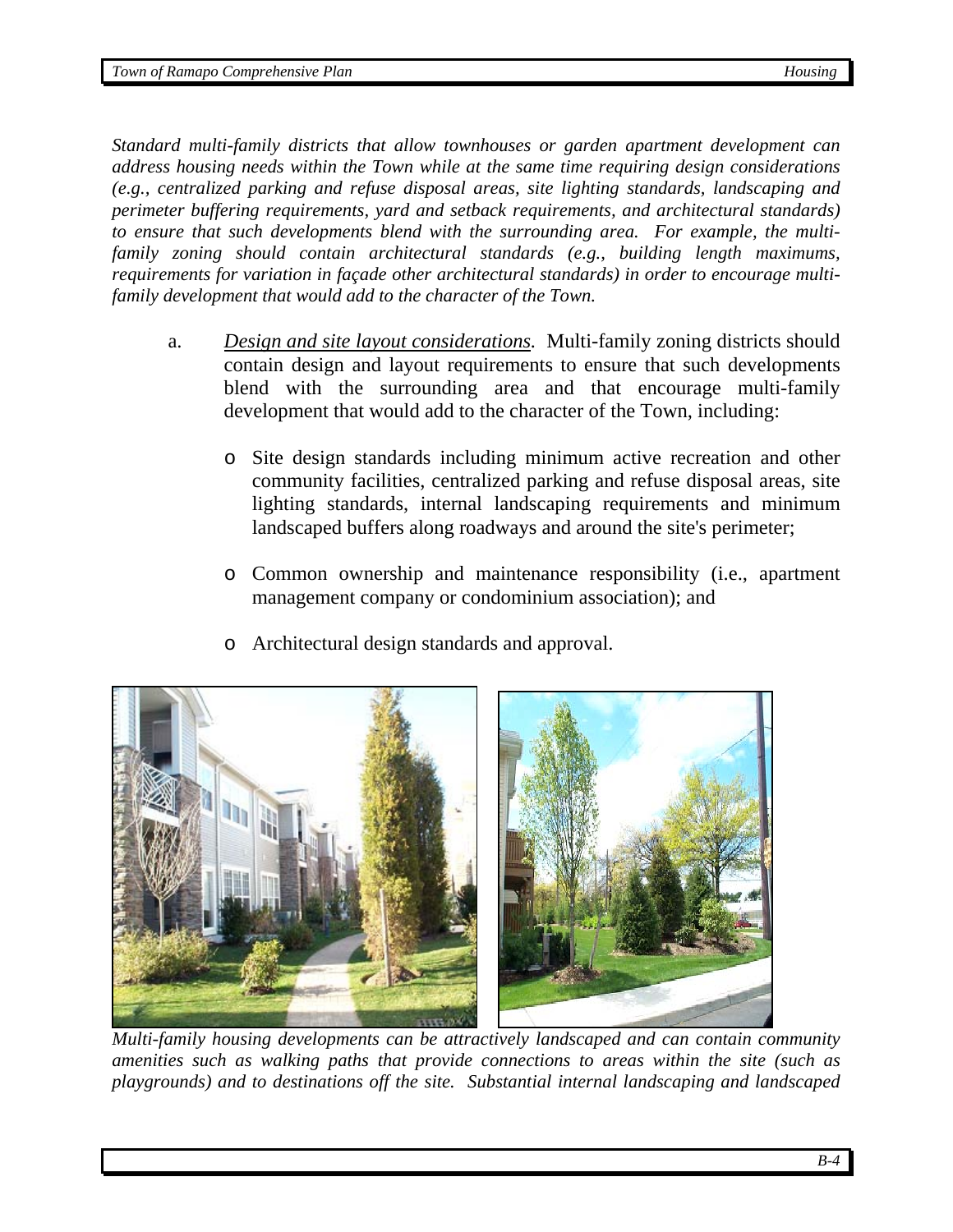*buffers along roadways and around the perimeter should be incorporated into the design of such developments.*



 *Multi-family housing developments should be required to contain sufficient usable open space and should be required to contain a minimum amount of active recreation facilities for the use of its residents, particularly children. A certain minimum amount of playground area and equipment should be required and each such area should be placed in a location that is conveniently and safely accessible to all residents of the development.* 

- b. *Criteria for placement within a multi-family district.* Properties considered for rezoning to a multi-family district should contain the following characteristics:
	- o Sufficient property size and dimension to accommodate the density permitted in the zone;
	- o Access to, and frontage on, a roadway that can accommodate the anticipated traffic (emphasis should be placed on locating such developments on State roadways such as Route 59);
	- o Convenient access to opportunities for mass transit use (e.g., bus), including pedestrian access;
	- o Location within an area that contains existing high density residential or commercial development;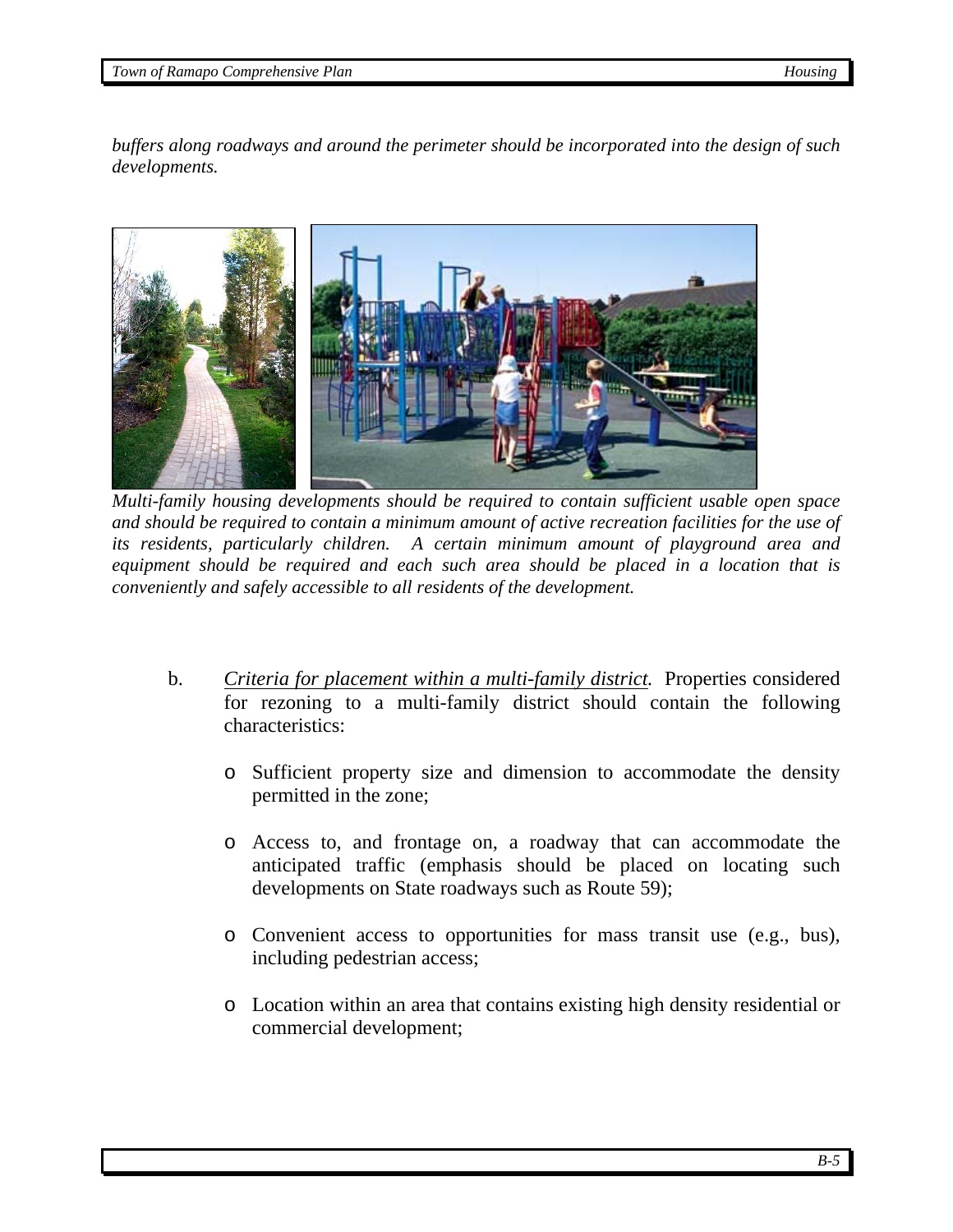- o Access and close proximity to community shopping, including pedestrian access;
- o Readily connectable to existing sewer and water infrastructure;
- o Unencumbered by environmental resources such as steep slopes, wetlands, streams, floodplains, or other factors that would suggest that the property is not suitable for the intensity of development proposed; and
- o Location within an area of the Town with a need for such housing.
- c. *Areas specifically recommended for placement within a multi-family district.* Based on the placement criteria above, the most appropriate location for multi-family districts would be within and around the Route 59 corridor in central Monsey. The following areas are specifically identified as particularly suitable for rezoning to a multi-family district:
	- The "Faber Cement" property located on the east side of Route 306, just north of its intersection with Route 59 and located within the CS District:
	- ° The undeveloped, Planned-Office (PO)-zoned property located on the north side of Route 59, west of its intersection with Augusta Avenue and the properties located along the north side of Route 59 east of Augusta Avenue;
	- ° The triangular-shaped area located to the south of Route 59 and directly opposite the above-mentioned properties; and
	- ° The "self-storage property" located along the south side of Route 59, west of its intersection with Remsen Avenue (while the current use of the property as a self-storage facility is not detrimental, multi-family development of the property would a better use of the property).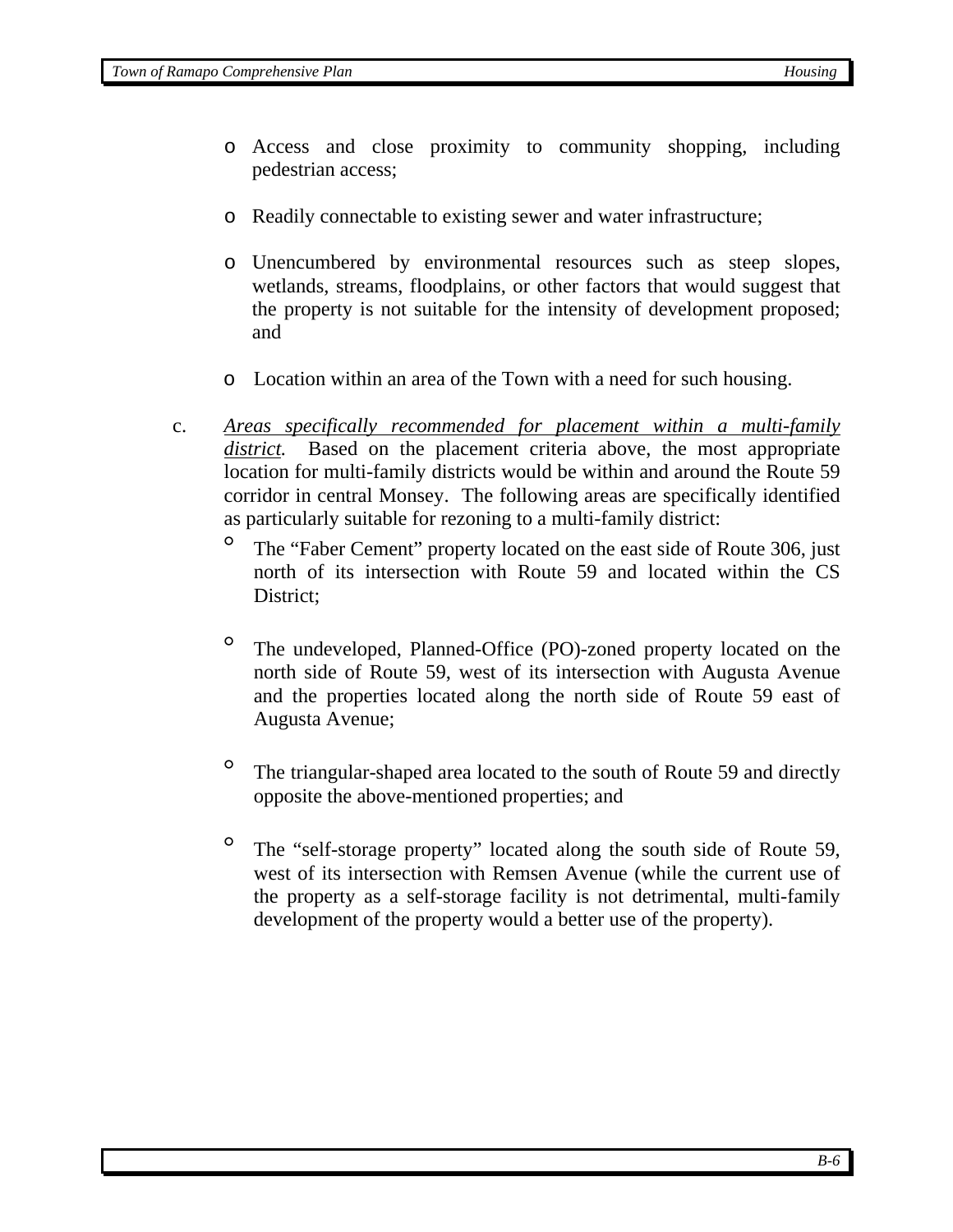

*The most appropriate location for multi-family districts would be within and around the Route 59 corridor in central Monsey. The areas indicated in the figure above have been specifically identified as particularly suitable for rezoning to a multi-family district. (Map not to scale; zoning districts indicated are existing).* 

## **[Note: These areas are identified as "Multi-Family Residential" on the "Land Use Plan" in the "Future Land Use" section.]**

As indicated above, the properties listed above have been identified as those that are *particularly* suitable for rezoning to a multi-family district. However, it is likely there may be other sites that meet the above placement criteria that have not been specifically identified since only larger properties (e.g., above approximately 4 acres in size) were specifically identified. One such property would be the "drive-in theater" property located on the south side of Route 59 and within the Community Shopping (CS) District. While the *Land Use Plan* identifies this property within the "Community Business" land use category (reflective of its existing commercial zoning) this property is consistent with the placement criteria described above. Due to its site characteristics (i.e., very large, flat, deep and wide lot dimensions) the "drive-in theatre property" may be suitable for multi-family development at the highest end of the suggested range (i.e., 16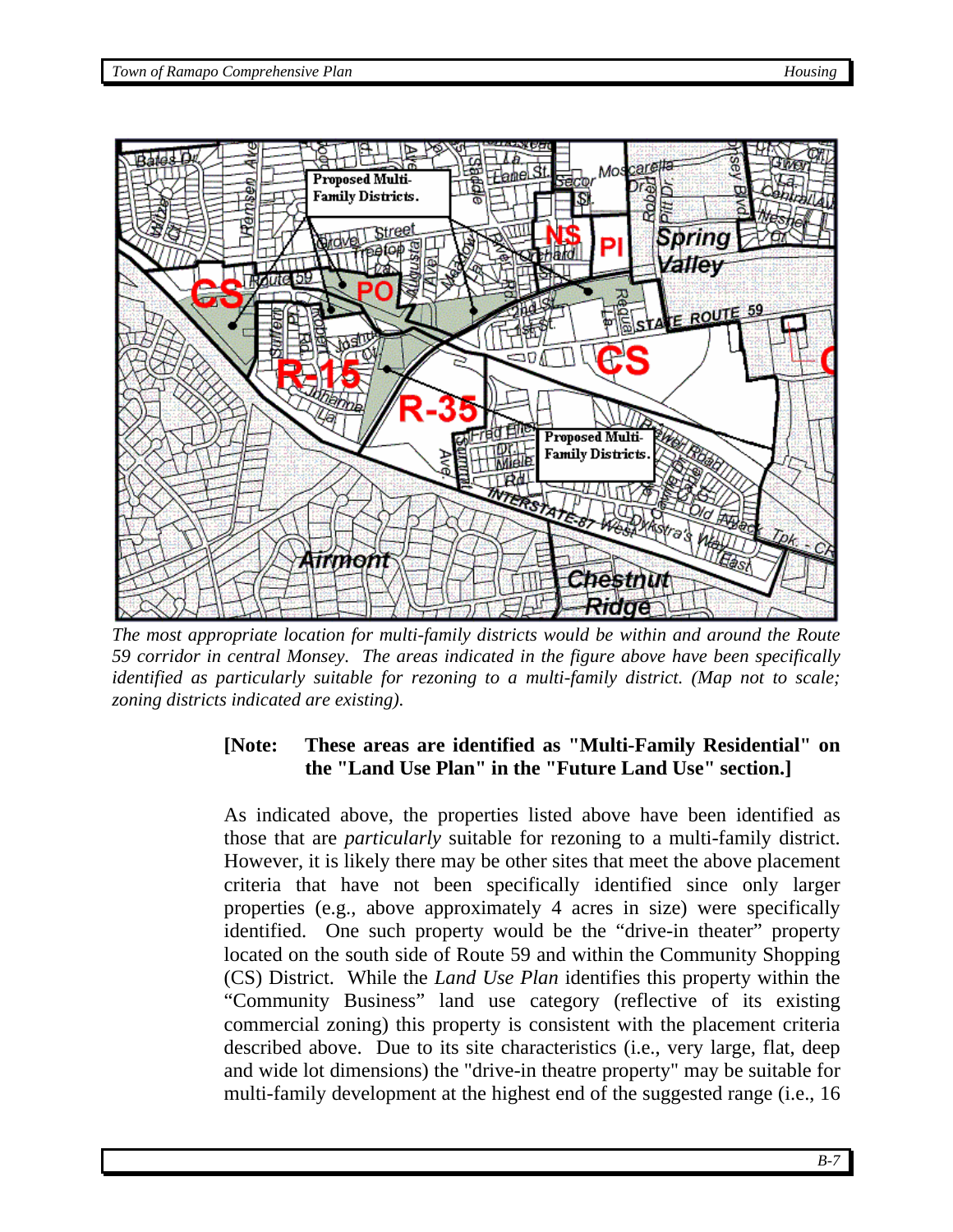units per acre). Alternatively, this site could be developed as a mixed-use (i.e., a mixture of residential and commercial) development.

As the Town continues to grow in the future, the Town may find it necessary to rezone other properties in the Town to a multi-family district in order to meet housing needs. However, as indicated above, when considering properties for rezoning to a multi-family district, the placement criteria listed above should be followed. Based on the placement criteria, it is anticipated that most, if not all, of the properties rezoned to a multifamily district would be located within the central Monsey area, near and along the Route 59 corridor.

 Redevelopment of many of the parcels recommended for multi-family housing, such as the "Faber Cement" property, will help address the Town's housing needs, while at the same time helping to revitalize these areas of the Town.

c. *Creation of different multi-family districts and considerations for placement within a particular multi-family district*. As indicated above, one of the main reasons for the creation of multi-family districts in the Town is to accommodate housing needs in the Town at appropriate densities in a manner that would allow for more attractive and functional multi-family housing development. Thus, the proposed density range for the multi-family land use classification on the "Land Use Plan" in the "Future Land Use" section is between 8 and 16 dwelling units per acre. Consistent with the density range recommended on the "Land Use Plan" and considering that properties considered for rezoning to a multi-family district would likely have different site and locational characteristics, the Town should consider the creation of two or more multi-family zoning districts that would permit 8 units per acre (i.e., the lowest density multifamily districts), 12 units per acre, and 16 units per acre (i.e., the highest density multi-family district).

In addition to permitted density, the multi-family districts may need to differ in terms of bulk and dimensional requirements (e.g., permitted floor area ratio, building coverage, building separation, setbacks, yards, etc.) and yard and setback requirements depending upon the characteristics and location of the properties considered for rezoning.

As mentioned above, properties considered for placement within a multifamily zoning district would likely differ from one another in significant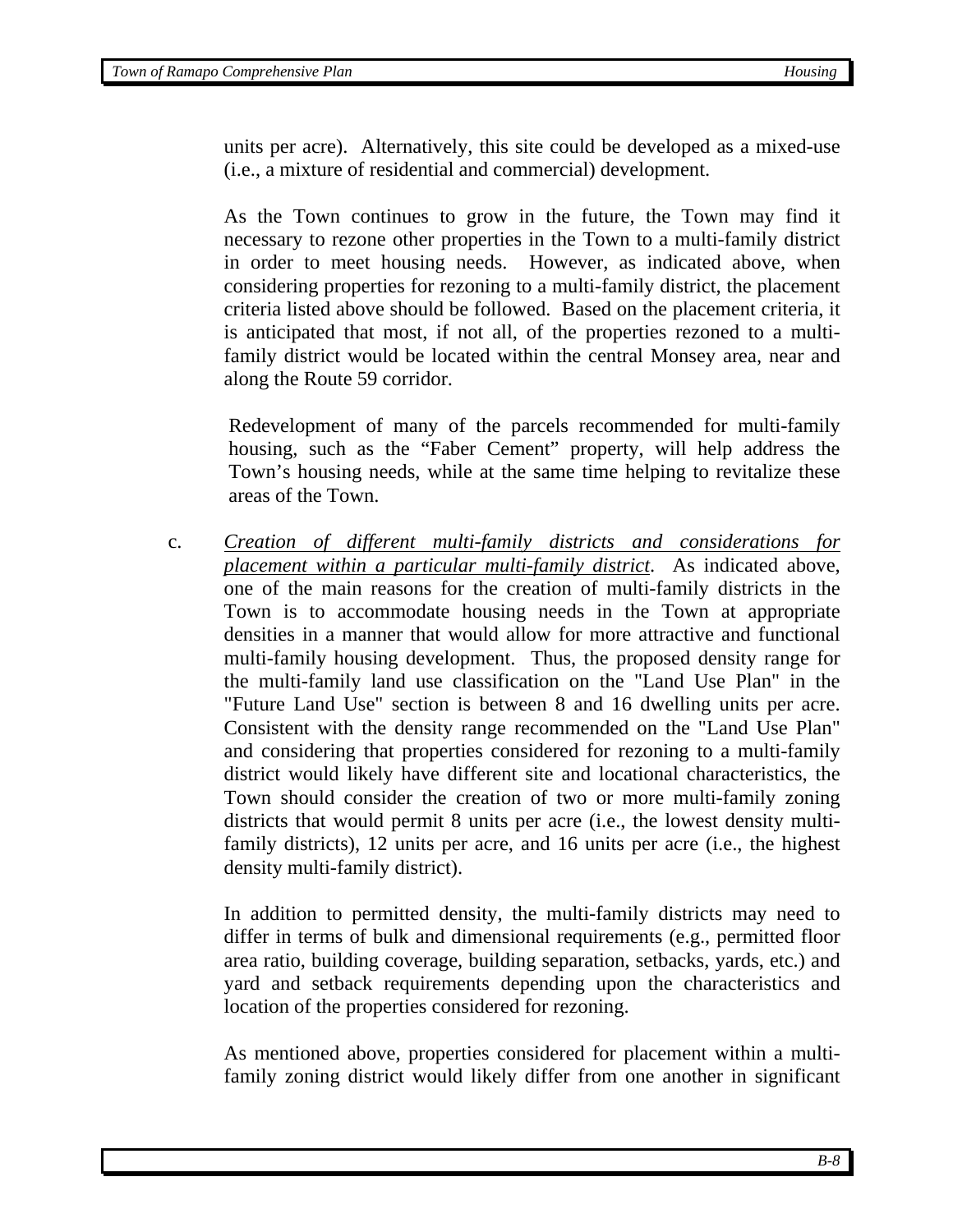ways (e.g., lot sizes, lot dimensions and other factors that may affect appropriate development of the site, local traffic conditions and access considerations, surrounding land uses, location within the Town, etc.). These differing site and locational characteristics of the properties considered for rezoning should guide the determination as to the appropriate multi-family district for each property considered.

Properties that directly abut existing residential neighborhoods (e.g., the properties to the east and west of Augusta Avenue along the north side of Route 59 and the properties located to the south of Route 59 directly opposite these properties), for example, should be at the lower end of the density range (i.e., no more than 8 or 12 units per acre). It is noted too, that the relatively shallow lot depth and relatively large yard and setback requirements that should be required where multi-family developments abut residential neighborhoods would preclude development of these properties at densities greater than 12 units per acre. Similarly, a number of properties located near the terminus of Summit Avenue are similarly recommended for multi-family development at the low end of the density range (no more than 8 units per acre).

The "self-storage property" should be developed at a density no greater than 12 units per acre.

Properties, such as the "Faber Cement" property that do not abut such sensitive land uses and which would have excellent access to Route 59 could be placed in one of the multi-family districts that permit higher densities (i.e., between 12 and 16 dwelling units per acre). However, as suggested above, in addition to the nature of adjacent land uses and access considerations, the nature of the site itself (e.g., lot size, lot dimensions and other factors, such as slopes, that may affect appropriate development of the site), should be considered in the determination of the appropriate multifamily district.

The above factors should be considered not only in determining the appropriate multi-family zoning district for the properties specifically identified for multi-family development on the "Future Land Use" map but for any other properties considered for multi-family development in the future. The Town should seek consistency in its rezoning actions (i.e., properties with similar site and locational characteristics should be placed in similar zones).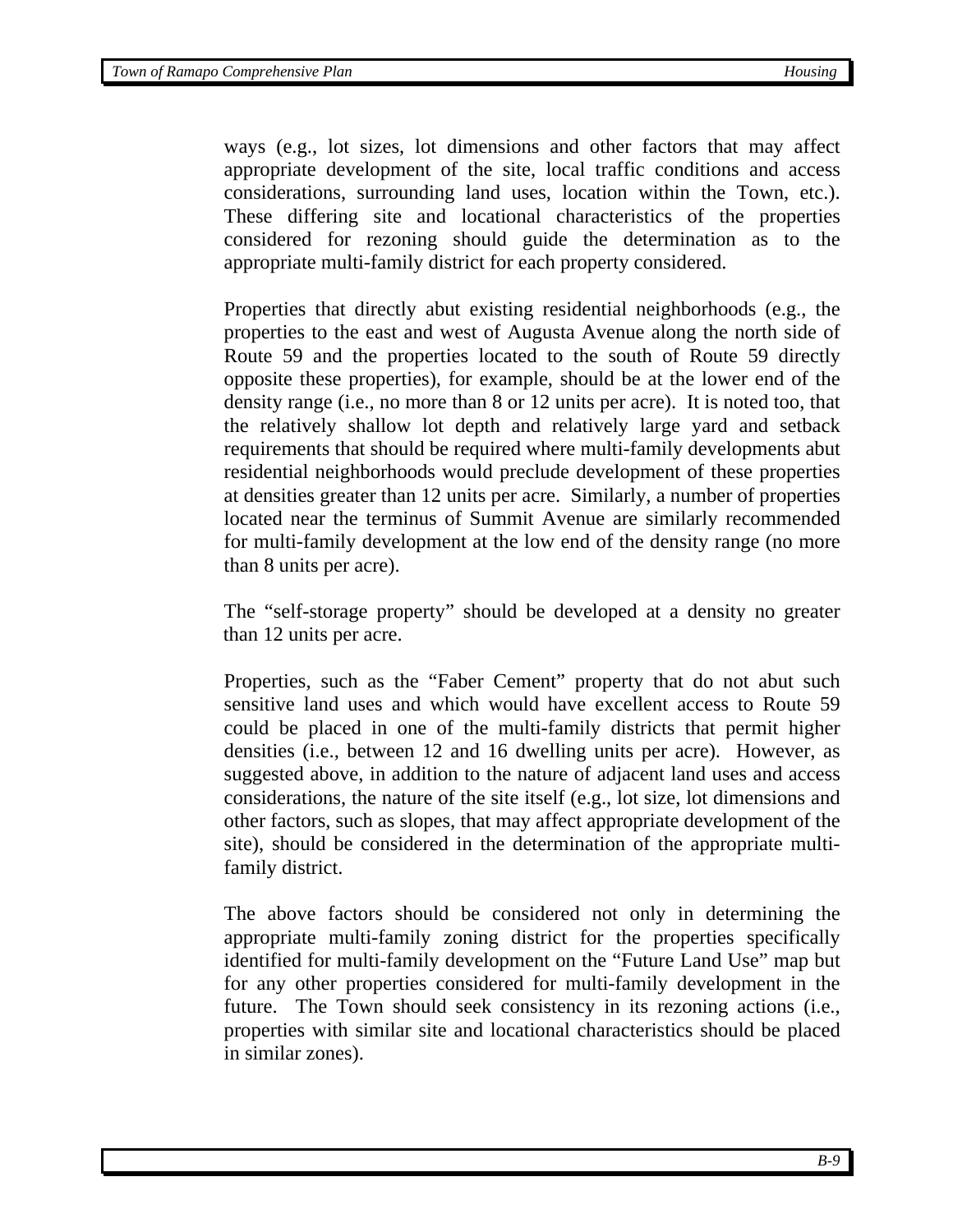

 *Higher densities and lesser setbacks would be appropriate on certain properties such as the "Faber Cement property" which not are located adjacent to sensitive land uses such as residential neighborhoods. Multi-family developments located adjacent to residential neighborhoods, however, should be less dense and should have more significant yards and setbacks and should include significant landscape buffering.* 

d. *Existing multi-family developments*. There are a limited number of existing multi-family developments within the unincorporated area of the Town. The Town should consider placing such existing multi-family developments (e.g., the "Ramapo Knolls" apartment complex on Old Nyack Turnpike) within an appropriate multi-family district. The density and other characteristics (e.g., setbacks, yards, etc.) of these existing multi-family developments should determine the appropriate multi-family district within which to place each such property.

Permitting appropriate expansion of existing multi-family developments located within or adjacent to the unincorporated area of the Town should also be considered. For example, expansion of the Blueberry Hill apartment complex further to the west along Kearsing Parkway could help meet housing needs with minimal impact to the surrounding neighborhood. However, due to the nature of surrounding area, any such expansion should be at the lower end of the range for multi-family housing density (i.e., no more than 8-12 units per acre). In addition, any such development should include significant buffers along Route 306 and to surrounding properties, should be restricted from direct access to Route 306, and should improve drainage conditions on the property and should include public parkland.

*2. Limited Expansion of the R-15C District in Certain Areas*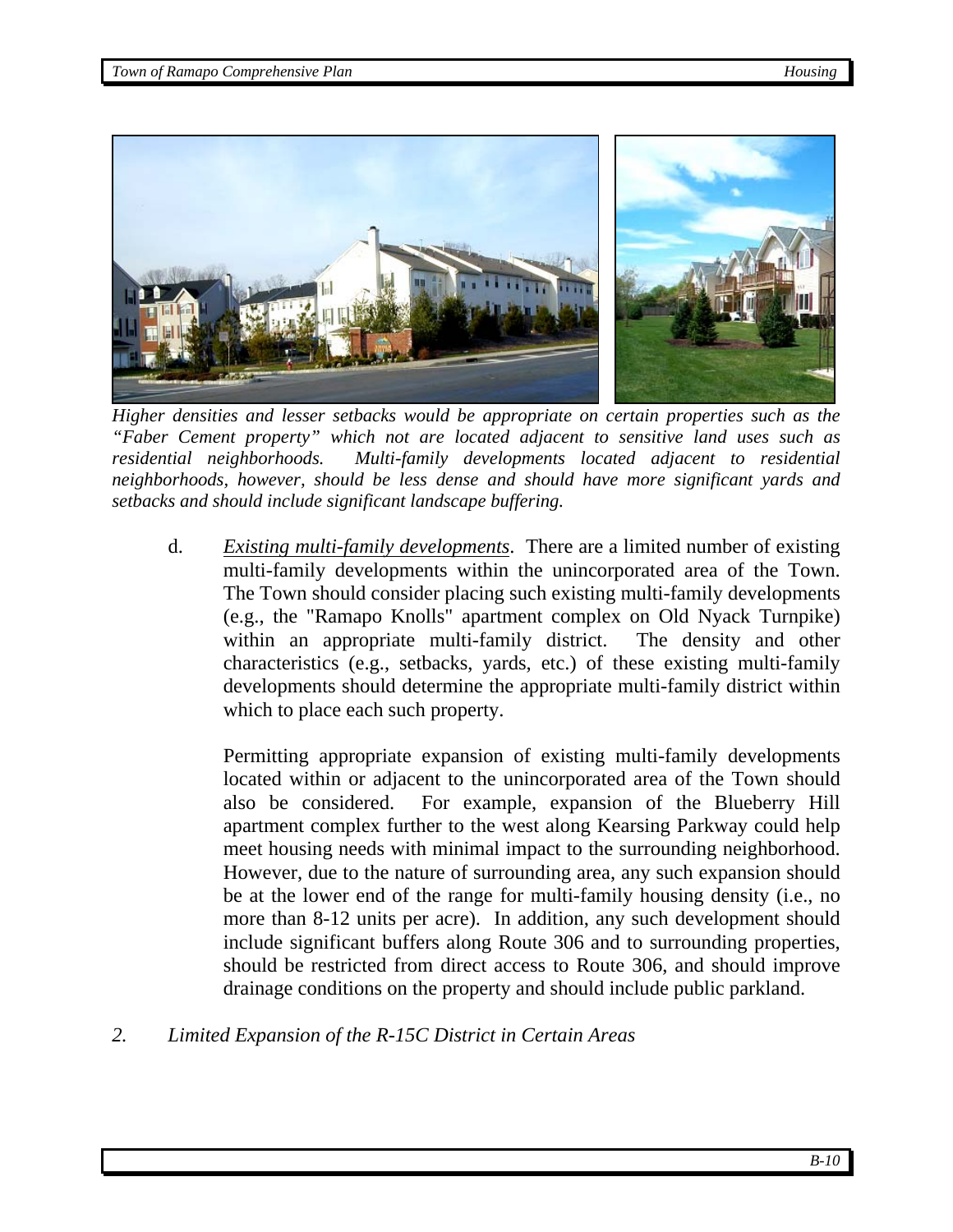As mentioned above, this Plan recommends limited extension of the R-15C District in the future and only in certain areas that would allow the construction of new 2- and 3-family dwellings, or the conversion of existing homes into 2- and 3 family dwellings, in existing neighborhoods. The Plan recommends against the extension of the R-15C District onto undeveloped properties or large properties proposed for redevelopment (where a standard multi-family district would be more appropriate). Areas considered for further extension of the R-15C Districts should be limited to certain areas of Monsey where R-15C Districts or other higher density residential districts in adjoining villages currently exist.



*The extension of the R-15C district in these areas would allow conversion and construction of 2- and 3-family dwellings in existing neighborhoods to address housing needs in these areas of the Town in a manner similar to the existing R-15C areas located to the immediate vicinity. The proposed boundaries of the new R-15C districts shown on the figures above have been delineated in such a way that, to the extent possible, properties located along the same street would be located within the same zoning district. Any future extension should follow this same pattern. (Maps not to scale; zoning districts indicated are existing).* 

One such area indicated for limited extension of the R-15C District is located along the west side of Route 306 and the Village of Kaser (as shown in the figure to the left). This area is currently located within the R-15 district. The other area indicated for extension of the R-15C District is located between the Village of Spring Valley to the north, south and east and the existing large, contiguous R-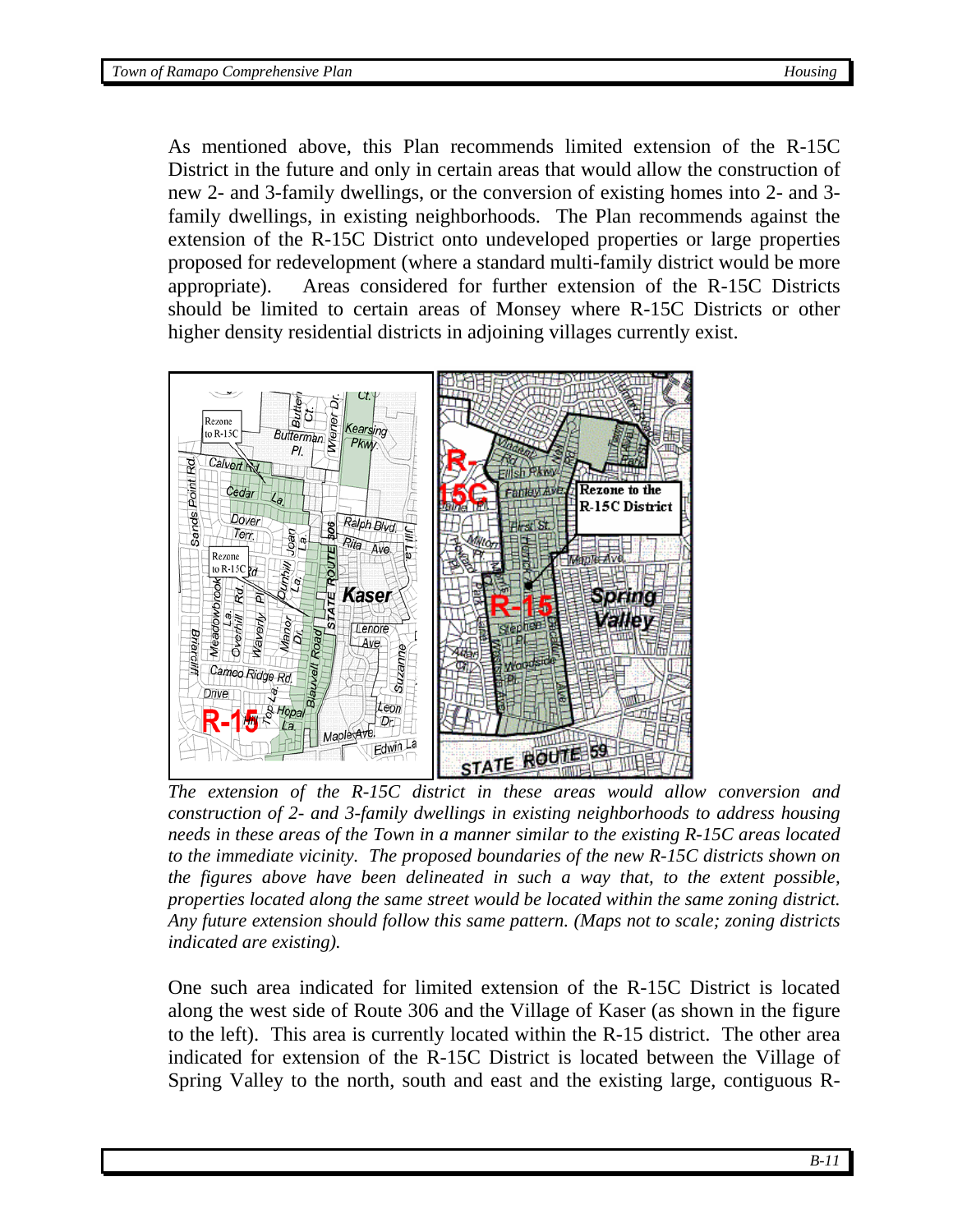15C District in the Monsey area to the west (as shown in the figure to the right). This area is also currently located within the R-15 district. The extension of the R-15C district in these areas would allow conversion and construction of 2- and 3 family dwellings in existing neighborhoods to address housing needs in these areas of the Town in a manner similar to the existing R-15C located in the immediate vicinity.

It is noted, however, that many of the existing lots in current R-15C Districts and the R-15C Districts proposed above are undersized and require a variances from the Zoning Board of Appeals for construction of a two- or three-family dwelling. Considering that the vast majority of such variance requests are eventually granted, the Town should consider revising the zoning requirements for such smaller lots in the R-15C District so as to allow properly-sized two- or threefamily structures as-of-right. Attention would have to be paid so as not to make the concerns regarding the R-15C District worse. Simply reducing the lot area requirements for two- and three-family dwellings may only serve to increase perceived over-development of the R-15C District.

In extending the R-15C District, the Town should also seek to preserve a medium density residential area (e.g., R-15 zoned areas) between the area rezoned to the R-15C District and lower density residential areas to the west and north. In this way, the R-15 zoned areas would continue to serve as a transition between more intensively developed areas of Monsey and the lower-density neighborhoods.

## **[Note: These areas are identified as "Medium-High Density Residential" on the "Land Use Plan" map in the "Future Land Use" section.]**

#### *3. Accessory Apartments*

Accessory apartments are most commonly understood to be a separate additional living unit, including separate kitchen, sleeping and bathroom facilities, created within the primary residential unit. Accessory apartments usually involve the renovation of a garage, basement, or other space within the home and are usually subordinate in size, location and appearance to the principal unit.

To reduce housing costs and meet changing market demands, pressures have increased in recent years to make more efficient use of existing housing stock and to eliminate regulatory barriers that unnecessarily limit affordable housing opportunities. Allowing accessory apartments can be particularly effective at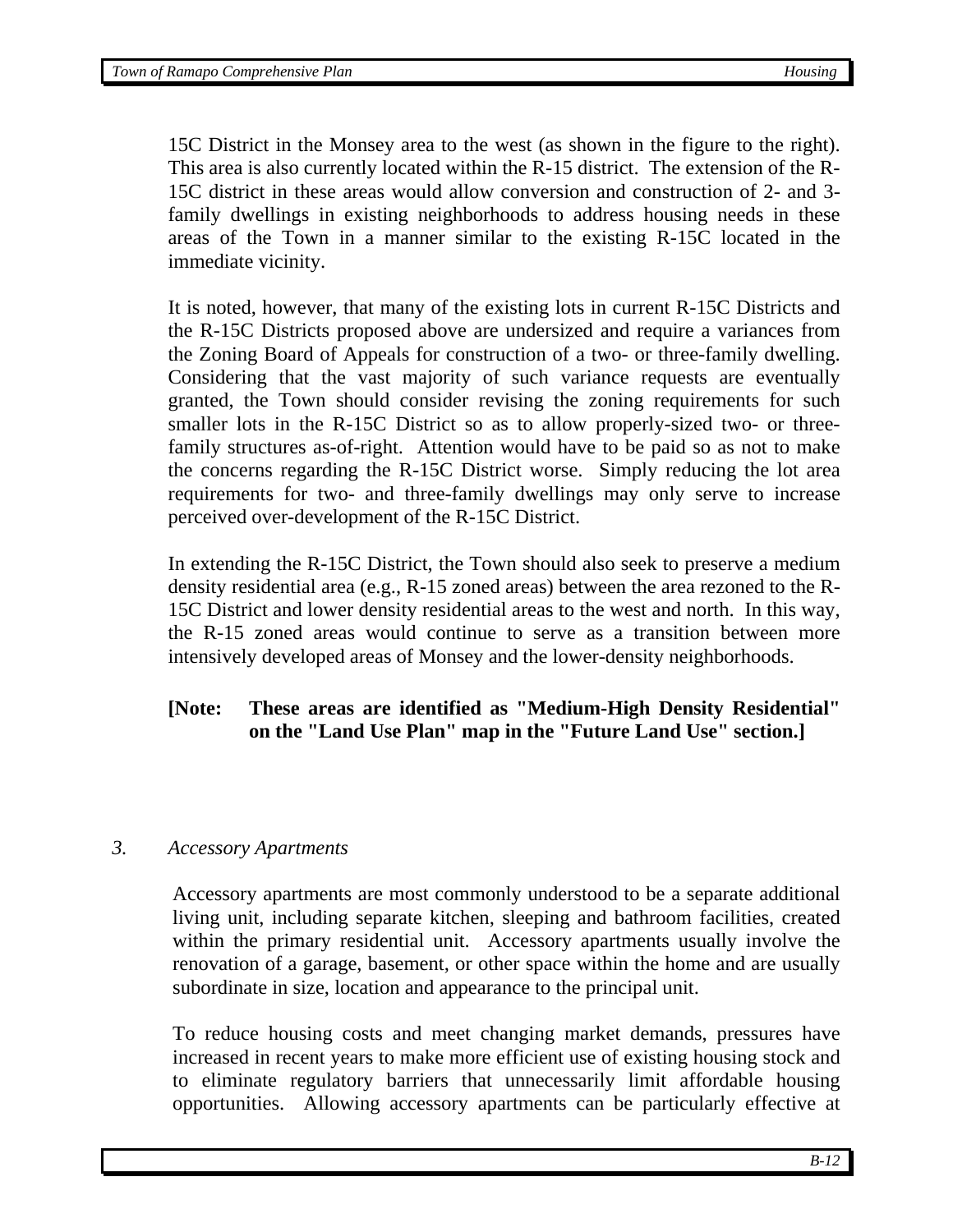providing more housing options for single persons, young families and the elderly.

Allowing accessory dwelling units is becoming an increasingly popular technique for creating low- and moderate-income housing for both homeowners and renters. Homeowners benefit from the rental income that they can use to help defray their mortgage payment or to help with the upkeep on their homes. Renters benefit from the availability of moderately priced rental housing. The community benefits from the addition of affordable housing for little or no public expense.

Another significant benefit of allowing accessory apartments is that providing for them may be preferred by many homeowners over the existing option of converting/ expanding their existing home into a 2- or 3-family residence or construction of new 2- or 3-family residences on their properties as permitted in certain zoning districts in the Town, since accessory apartments can be provided at far less cost and far less disturbance to existing homes and properties.

The Town should amend its Zoning Law to allow accessory apartments within the R-15 and R-15C District within the Monsey area. In order to provide for the reasonable provision of accessory apartments while maintaining the character of the neighborhoods in which they are located, the Town should consider the following:

- Many communities require that the homeowner must occupy either the principal or the accessory unit based on the expectation that homeowners will be more likely to maintain the property if they also live there, and in order to achieve the goal of providing additional income to homeowners that they can use to help defray their mortgage payment or to help with the upkeep on their homes.
- ° Accessory apartment laws often contain provisions intended to ensure that such units remain subordinate in size to the primary residence. These provisions are expressed either in absolute terms (e.g., maximum square footage), a maximum percentage of the principal unit (usually in the range of 20 to 40%) and/or a maximum number of bedrooms. Certain communities also contain standards addressing the minimum permitted size of accessory apartments.
- ° Provisions that govern the design and appearance of homes with accessory apartments are intended to preserve the visual character of neighborhoods should also be considered. Many ordinances contain conditions limiting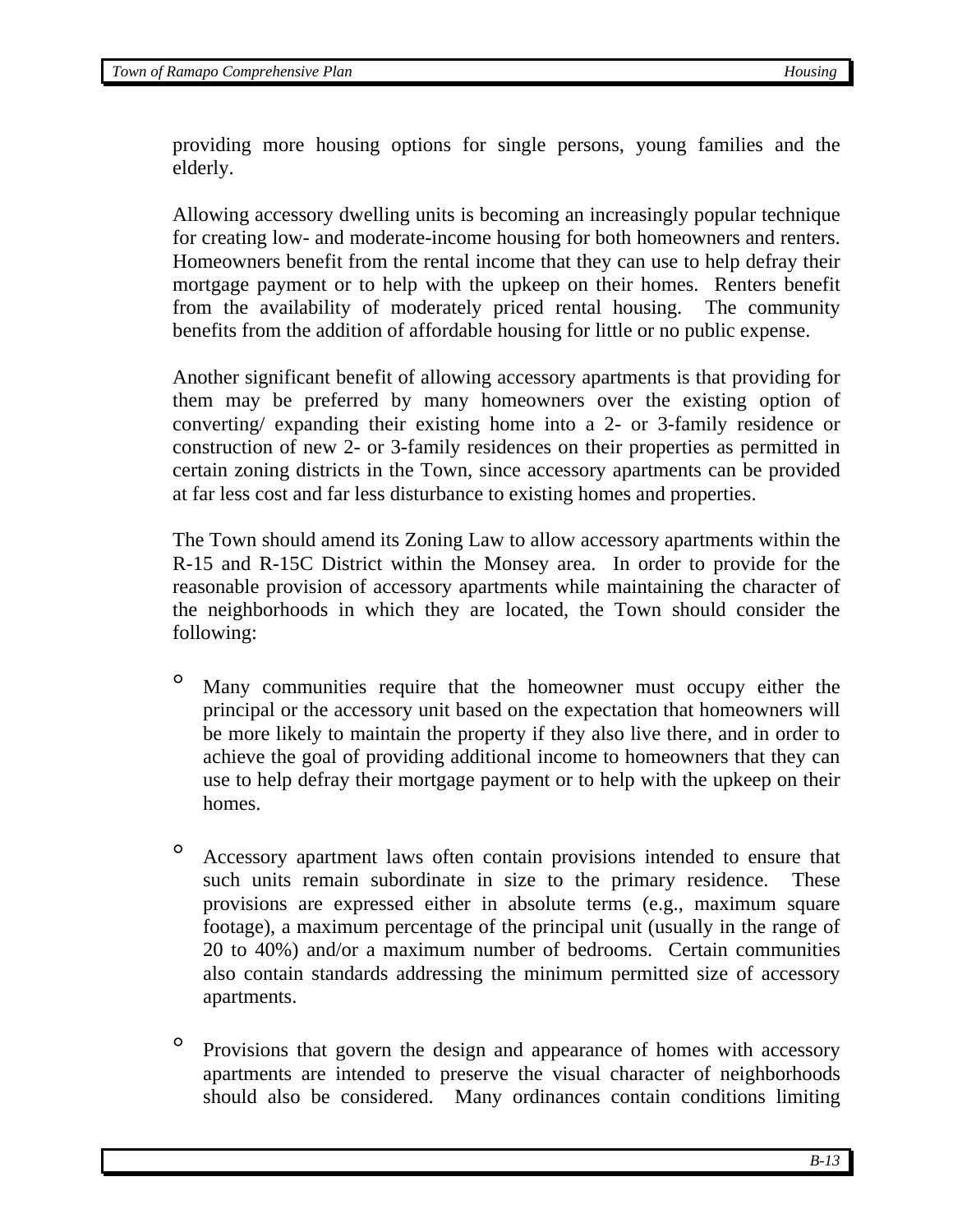certain exterior modifications of homes with accessory apartments. These may include a prohibition or limitation on additions that increase the size of the home, restrictions on the location of entrances and exterior stairs, and other design guidelines.

° Some communities have adopted restrictions on accessory apartment conversions based on the age of the home. Ordinances that restrict accessory apartment conversions to homes that are over a certain age are intended to promote the recycling and better use of existing housing rather than to encourage developers to construct and market new homes with accessory apartments in single-family zones.

In consideration of the "general considerations for accessory apartments" discussed above, the Town should consider appropriate restrictions for accessory apartments permitted within the R-15 zone, including: minimum apartment size (e.g., 650 square feet); maximum apartment size (e.g., 1,000 square feet or 35% of the total combined living space, whichever is less); an owner-occupancy requirement; requirement that entrances for accessory apartments be on the side or rear of the house (i.e., not the front); and appropriate parking requirements. The requirements should be specific so that approval could be granted from the Building Department (rather than discretionary approval from the Planning Board or Zoning Board of Appeals).

Similar requirements should also be considered in the R-15C District, particularly in single-family homes. The Town may also wish to consider special requirements to allow accessory apartments in 2-family dwellings subject to unique requirements. For example, one accessory apartment could be permitted per principal dwelling resulting in a total of two standard dwellings and two smaller apartments on each lot. Such an approach would increase the number of total dwelling units on each such lot (i.e., from 3 to 4 units per lot) and in a manner that increases the diversity of the housing supply (i.e., the smaller apartment units would further increase housing opportunities for young couples, small families, the elderly and other households that either can not afford or do not need the space provided in the principal dwellings). Certain requirements such as minimum and maximum apartment sizes and appropriate parking requirements should be provided. Appropriate restrictions would need to be put in place in order to ensure that the number of units does not exceed 4 per lot (i.e., 3 principal units, plus 1 accessory apartment per lot). Prohibiting accessory apartments from 3-family structures arranged in a townhouse arrangement should help reduce this possibility. Prohibiting expansion of the building footprint should also be considered.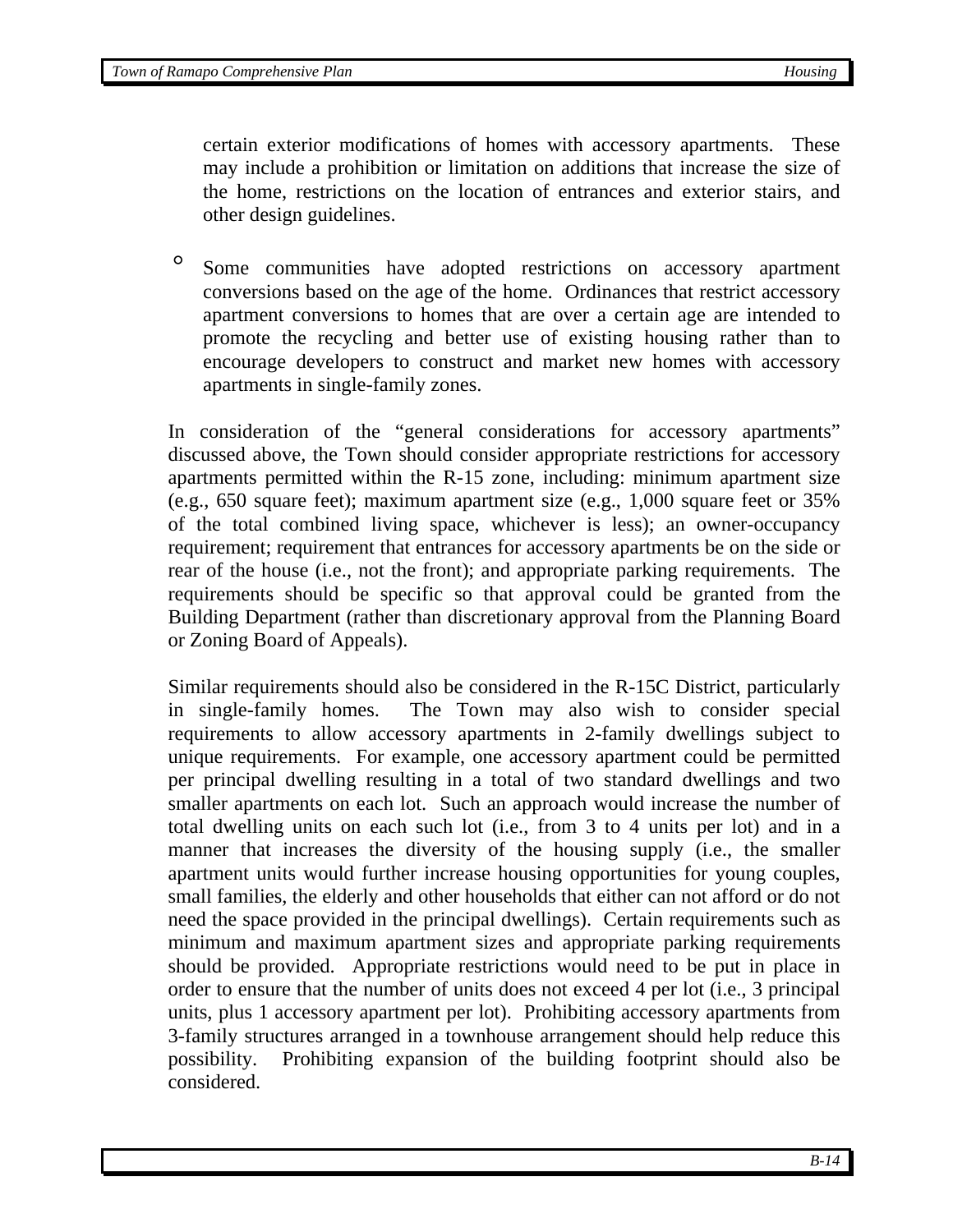As mentioned above, providing accessory apartments may be preferred by some homeowners over the existing option of converting/ expanding their existing home into a 2- or 3-family residence or construction of new 2- or 3-family residences as permitted in the R-15C District, since accessory apartments can be provided at far less cost and far less disturbance to existing homes and properties.

#### *4. Senior and "Empty-Nester" Housing*

#### a. Housing Opportunities for Senior Citizens

The Town's Zoning Law permits a very limited number of senior citizen housing options in very specific zones in the Town. The Specialized Housing Residential (RSH) District permits only: non-profit publiclyassisted senior housing developments; housing development for the physically handicapped; and congregate care housing developments. In addition, only four properties within the Town are located within the RSH District. Further, two particular uses (New York State licensed nursing homes and convalescent facilities) are permitted in the Town's residential zoning districts.

The Town should revise its Zoning Law to allow a wider variety of senior housing opportunities that is more reflective of the varied senior housing types available today and to eliminate the restriction that such housing be provided only in a non-profit publicly-assisted manner. Senior housing options available today include: assisted living and similar facilities (which provide an intermediate level of care to the frail elderly including assistance with activities of daily living but not the intensive nursing care provided by a nursing home); senior independent living (which is housing that is restricted to seniors but includes no supportive services or staffing to address special needs); and continuing care retirement communities (which includes a mixture of housing options for seniors, including assisted living and independent living units as well as possibly skilled nursing care on one campus).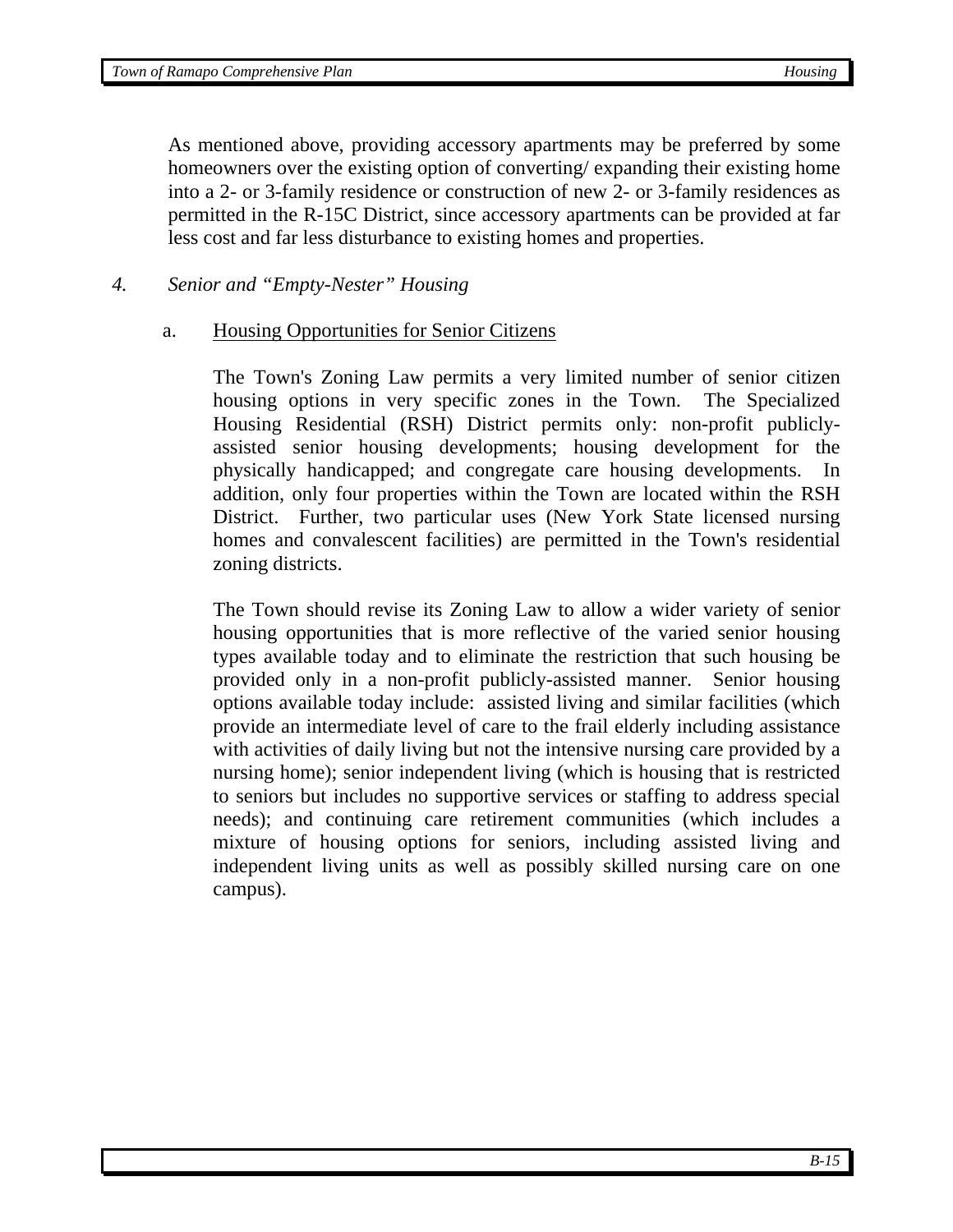

 *The Town has responded to the growing need for senior housing through expansion of the RSH District in various areas of the Town. However, the Town should allow a wider variety of senior housing opportunities that is more reflective of the varied types of senior housing available today (assisted living, continuing care retirements communities, etc.). Zoning requirements for different senior housing types, though, should be consistent with their nature (e.g., larger, more intensive senior uses should be required to be on larger lots with larger setbacks and buffer requirements). In addition, the Town should ensure that senior housing developments are consistent with the nature of the surrounding area. Certain types of senior housing may not be appropriate in certain areas of the Town.* 

Considering the widely varying nature of senior housing types, senior housing proposals should be evaluated on a case-by-case basis and should be reviewed for consistency with the recommendations in this Plan. The Town should consider allowing different types of senior housing developments subject to zoning requirements that are consistent with their nature. For example, continuing care retirement communities or other large-scale senior housing developments that contain a large number of independent living units would be appropriately located on large properties that would enable the development to be laid out in a campus-type arrangement, that could preserve open space, contain large buffers, and should be located on a major roadway that can accommodate the anticipated traffic (since residents of such developments would be more likely to drive than would those in assisted living and similar facilities). It is anticipated that senior housing developments with a large proportion of independent living units would not be appropriate in residential areas unless significant mitigation measures were proposed to reduce potential impacts. On the other hand, assisted living and similar smaller-scale senior housing facilities could be permitted near residential areas (as nursing homes are currently) but still subject to certain conditions such as appropriate setbacks, floor area ratio requirements, significant required buffers and access to a major (e.g., State) road.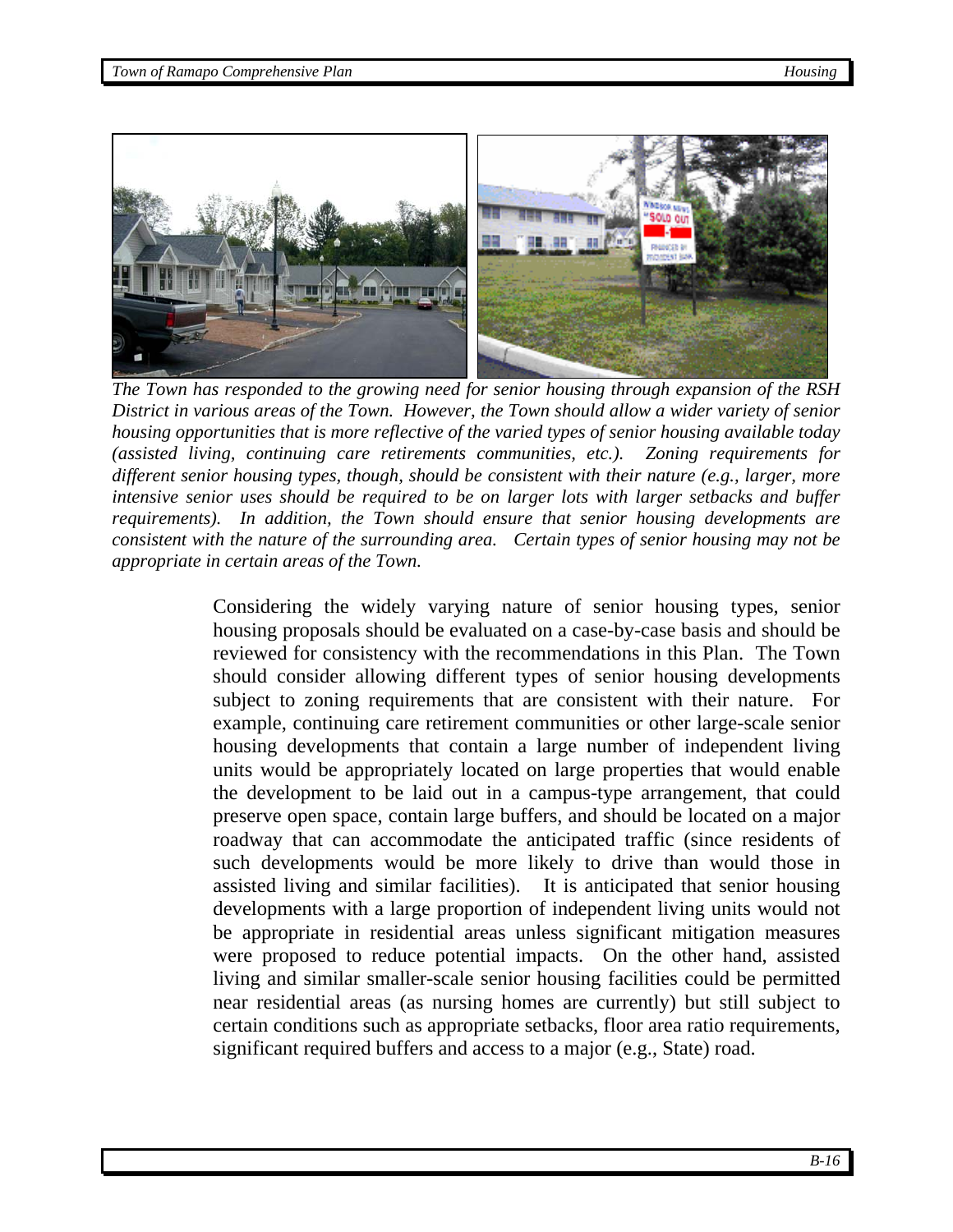To meet the need for senior housing, the use of vacant sites in office zones should be considered, particularly when there is no demonstrated near term market for office use of such sites. One area that may be particularly appropriate for senior housing is the Laboratory-Office (LO)-zoned area in the northeast portion of the Town near the Palisades Interstate Parkway interchange. This area may be particularly suitable for such use considering the area's excellent highway access, and considering that senior housing would generally be expected to generate less traffic (particularly during the peak traffic hours) and less overall site disturbance (e.g., far less required parking) than the office and other similar uses currently permitted in this district.

## **[Note: No areas have been specifically identified on the "Land Use Plan" for senior citizen housing.]**

Housing needs for the senior population could also be met through other housing approaches described in this section. For example, it is anticipated that permitting accessory apartments could help address the housing needs of the senior population. In addition, age-restricted senior housing developments could be a permitted use in the proposed multi-family districts.

#### b. "Empty-Nester" Housing

 There is an increasing need to provide housing for that segment of the population that have grown children and no longer need or want the responsibilities associated with maintenance of a single-family home but who are decades away from needing an assisted living facility or nursing home (i.e., the "baby boom generation").

 In the past, active-adult communities were more typically located in warmer regions of the country. However, with the increasing demand for such communities (i.e., as the baby-boom generation approaches retirement age), and with the increasing preference towards staying closer to one's families and friends, the demand for active-adult communities has increased in the New York metropolitan area over the last decade.

 Active-adult communities are age-restricted communities (e.g., restricted to residents aged 55 and over) that typically consist of single-family homes, townhouses, or a mixture thereof. Most commonly the homes are for-sale units, but rental properties do exist in some communities. These communities are designed for the active adult, pre-retiree and retiree who is looking for an active lifestyle. It typically includes lifestyle amenities such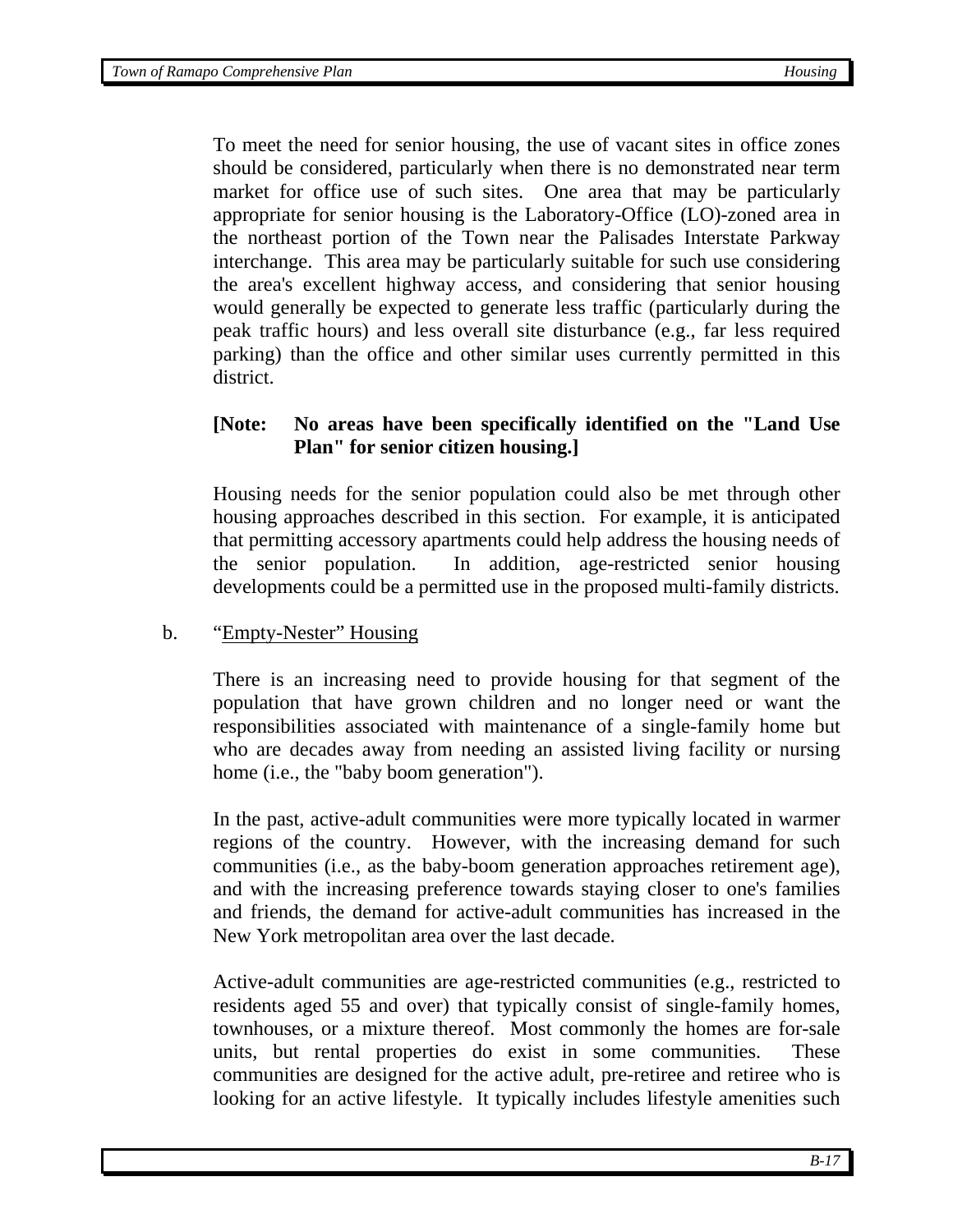as tennis courts, a swimming pool, a fitness center, a clubhouse and other amenities.

 Active-adult communities are typically arranged in a campus-like setting and usually require a large site. Considering the site requirements, only a limited number of properties in the Town may be suitable for such large-scale active adult communities. One areas that might be appropriate for such development is the undeveloped Laboratory-Office (LO)-zoned lands located on the north side of Pomona Road west of Fireman's Memorial Drive.

The "Lorterdan" property, which is located in the western portion of the Town along Sterling Mine Road, is recommended for development as an age-restricted community. The Town received a request to rezone this property to a zone that would allow an age-restricted (55 and over) planned community. The zoning proposed for this district would restrict maximum development coverage (i.e., the area covered to building and pavement) to no more than 25% of the total site area. In addition, a minimum of 50% of the site area will be required to be open space lands. The Planning Board would be able to designate a portion of these lands including existing sensitive environmental features such as wetlands, stream corridors or steep slopes as conservation easement lands or preserve them through other appropriate means. Development of this property for the purposes of constructing an age-restricted community as currently proposed (i.e., including the maximum development coverage and minimum open space requirements described above) should be done at a density of no greater than 1 unit per gross area. Reflective of this density, the property is indicated within the "Low Density Residential" land use classification on the *Land Use Plan.* However, if this property is not developed as an age-restricted community according to the parameters currently proposed (e.g., if it is proposed to be subdivided in the standard manner), such development should be subject to the property's existing RR-80 zoning designation.

Active-adult communities should generally meet the following criteria:

- o Sufficient property size and dimensions to accommodate the development at an appropriate density;
- o Connection to public sanitary sewer and water services;
- o Access to, and frontage on, a roadway that can accommodate the anticipated traffic (e.g., County or State highways);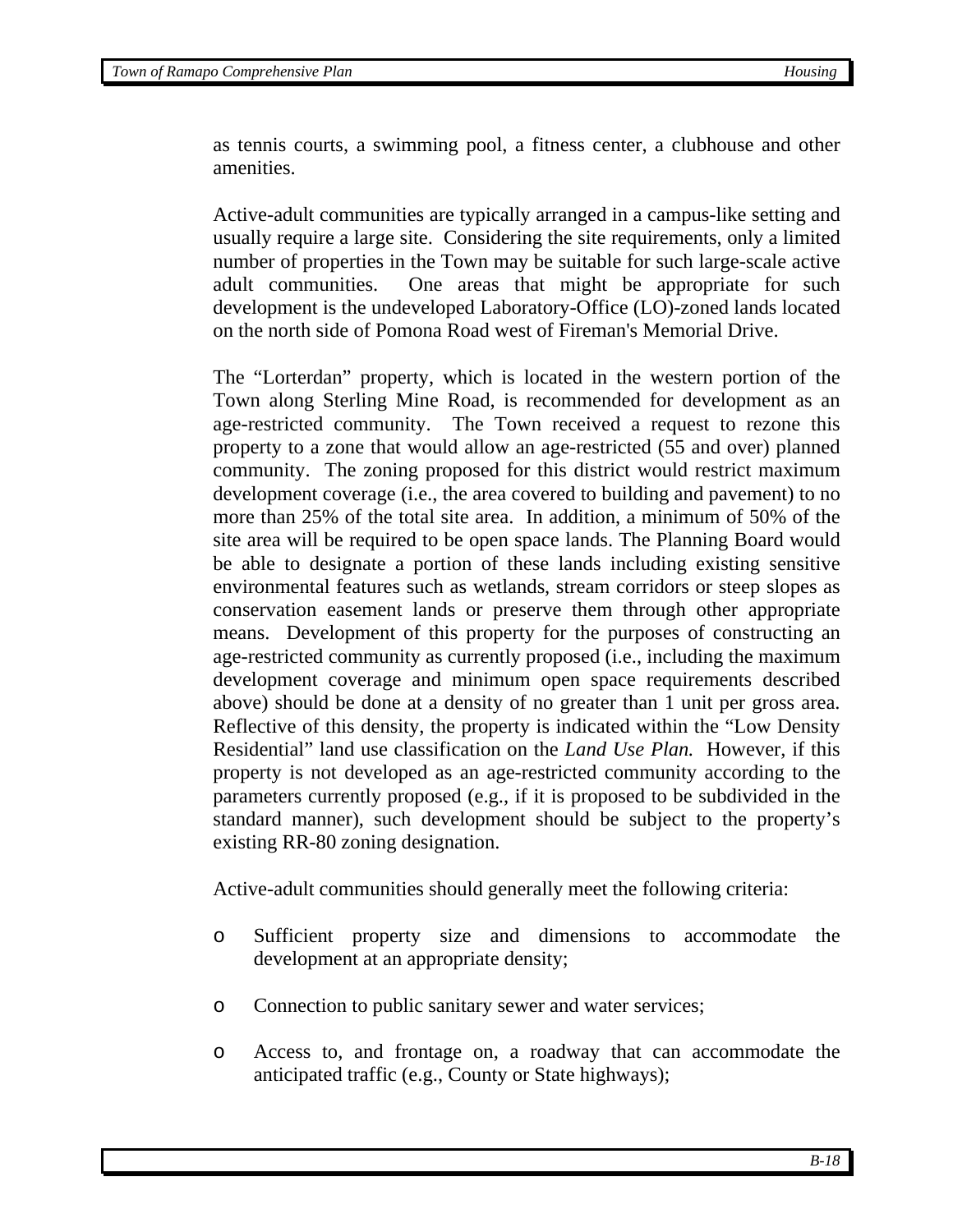- o Provision for mass transit use  $(e.g., bus stop(s))$ ;
- o Close proximity to community shopping; and
- o Such developments should be developed in a manner that places emphasis on preservation of the natural resources existing on the property.

It is anticipated, too, that housing needs for the "empty-nester" population could also be met through a combination of the housing approaches described in this section (i.e., in addition to or instead of the development of active adult communities). For example, the creation of standard multifamily districts and permitting accessory apartments could also help address the housing needs of the "empty-nester" population.

- *5. Other Housing Issues.* 
	- a. The "Z&G" property. The "Z&G" property is a partially-completed subdivision located to the northeast of the Route 59/ College Road intersection in central Monsey (behind the Sport-O-Rama). Less than half of the lots have been built upon, the roads are in an unfinished condition, and the uncompleted lots are overgrown. An appropriate solution for this property needs to be worked out.

Experience has proven that simply placing this property within the R-15C District would likely not result in development that would improve the character of the community (i.e., the R-15C District does not require any common design or architectural theme from lot to lot and no central responsibility regarding property maintenance, refuse disposal, landscaping, etc) and, more importantly, would not include the level of community services and facilities that a community of this size needs (i.e., the R-15C District has no requirements for recreation facilities, and other facilities and services commonly associated with higher density residential development).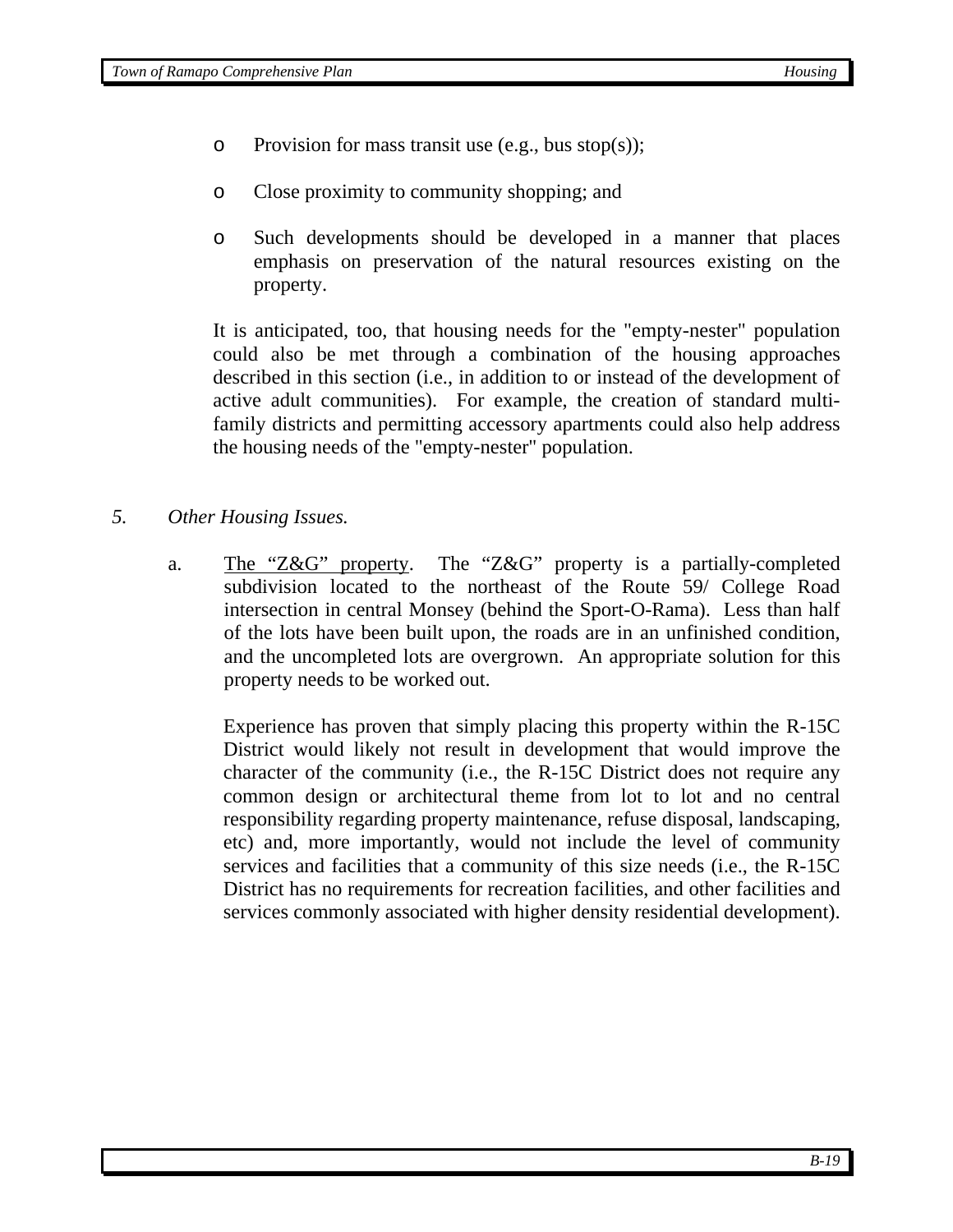

*The "Z&G" property is a partially-completed subdivision located in central Monsey. Many of the lots are undeveloped and much of the property is overgrown. Appropriate development of this property can be important step in addressing the Town's housing needs. (Map not to scale; zoning districts indicated are existing).* 



*The photographs depict the nature of the unfinished "Z&G" subdivision. With a large proportion of the property undeveloped and overgrown with weeds, this property presents an important opportunity to meet the Town's housing needs while at the same time improving the appearance of this community.* 

While application of one of the multi-family districts to be created to this property may work, it is more likely that a unique zoning solution to this property would be necessary considering the unique nature of this site (e.g.,